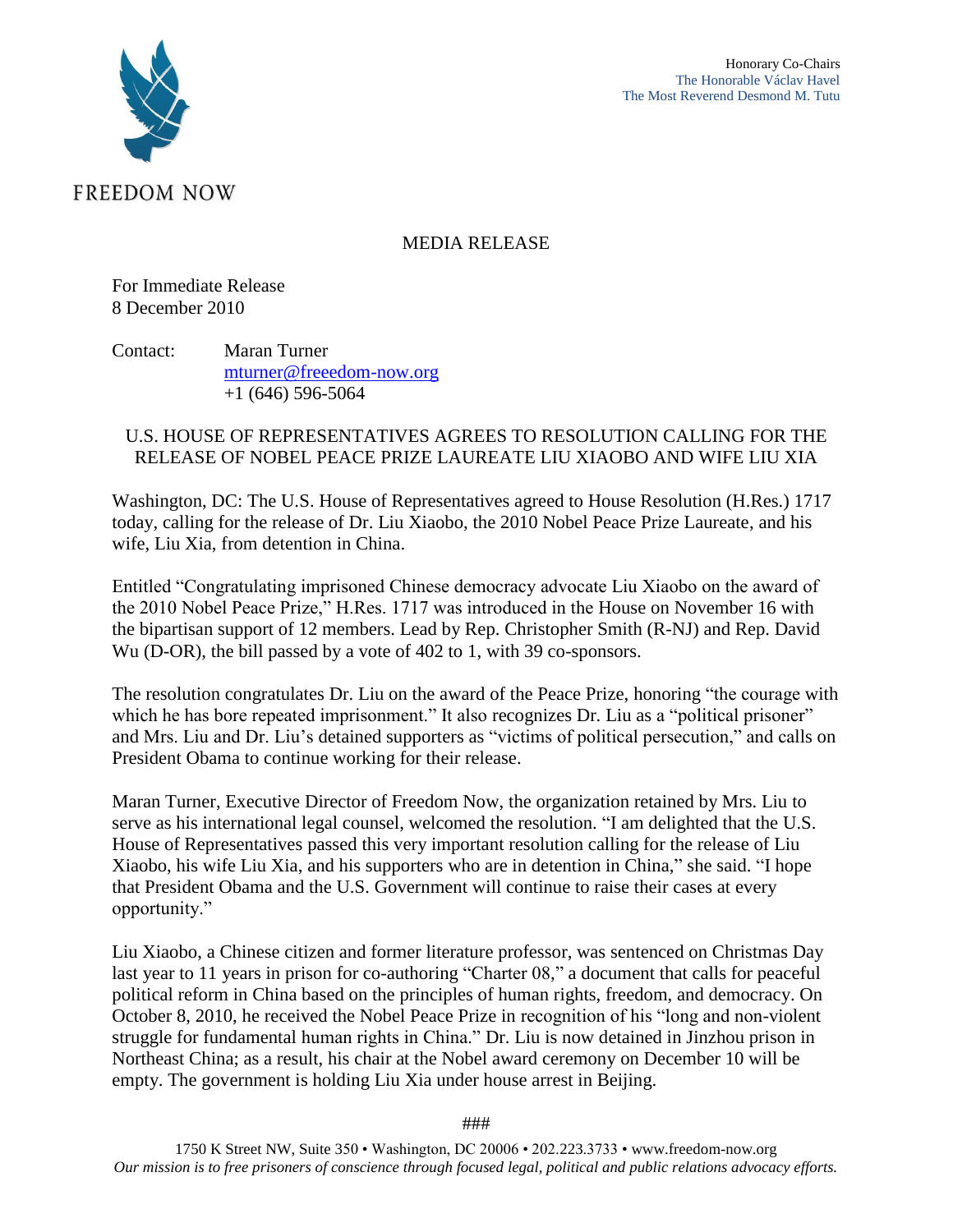## 111th CONGRESS 2d Session H.Res. 1717

Congratulating imprisoned Chinese democracy advocate Liu Xiaobo on the award of the 2010 Nobel Peace Prize.

## **November 16, 2010**

Mr. SMITH of New Jersey (for himself, Mr. WU, Mr. INGLIS, Mr. MCCOTTER, Mr. BILIRAKIS, Mr. LINCOLN DIAZ-BALART of Florida, Mr. PITTS, Mr. WOLF, Mr. MCGOVERN, Mr. ROHRABACHER, Mr. JOHNSON of Georgia, and Mr. TOWNS) submitted the following resolution; which was referred to the Committee on Foreign Affairs

Congratulating imprisoned Chinese democracy advocate Liu Xiaobo on the award of the 2010 Nobel Peace Prize.

Whereas Liu Xiaobo played a leading role in the 1989 Tiananmen Square demonstration for democratic reform, insisting on peaceful means and democratic process;

Whereas since 1989, Liu Xiaobo has been a leading figure promoting democratic reform and respect for human rights, including by writing hundreds of notable essays on these subjects;

Whereas between June 6, 1989, and October 1999, the Government of China detained Liu Xiaobo 3 times, totaling over 4 years confinement for his role in Tiananmen Square and continued promotion of political reform;

Whereas in 2008, Liu Xiaobo was one of the principal drafters and organizers as well as one of the first signers of Charter 08, a manifesto that proposed democratic reform in China;

Whereas, on December 8, 2008, the Government of China detained Liu Xiaobo for his role in Charter 08, and found him guilty of `inciting subversion of state power' in 2009 and sentenced him to 11 years imprisonment;

Whereas since December 2008, thousands of Chinese citizens from all walks of life have signed Charter 08, and the Government of China has detained, placed under house arrest, or harassed many of them;

Whereas in 2010, many persons from around the world nominated Liu Xiaobo for the Nobel Peace Prize, including the 14th Dalai Lama, Bishop Desmond Tutu, Vaclav Havel, and 7 members of the United States House of Representatives;

Whereas, on October 8, 2010, the Norwegian Nobel Committee announced its award of the 2010 Nobel Peace Prize to Liu Xiaobo for his `long and non-violent struggle for fundamental human rights in China';

Whereas the Norwegian Nobel Committee noted that, `the campaign to establish universal human rights also in China is being waged by many Chinese . . . through the severe punishment